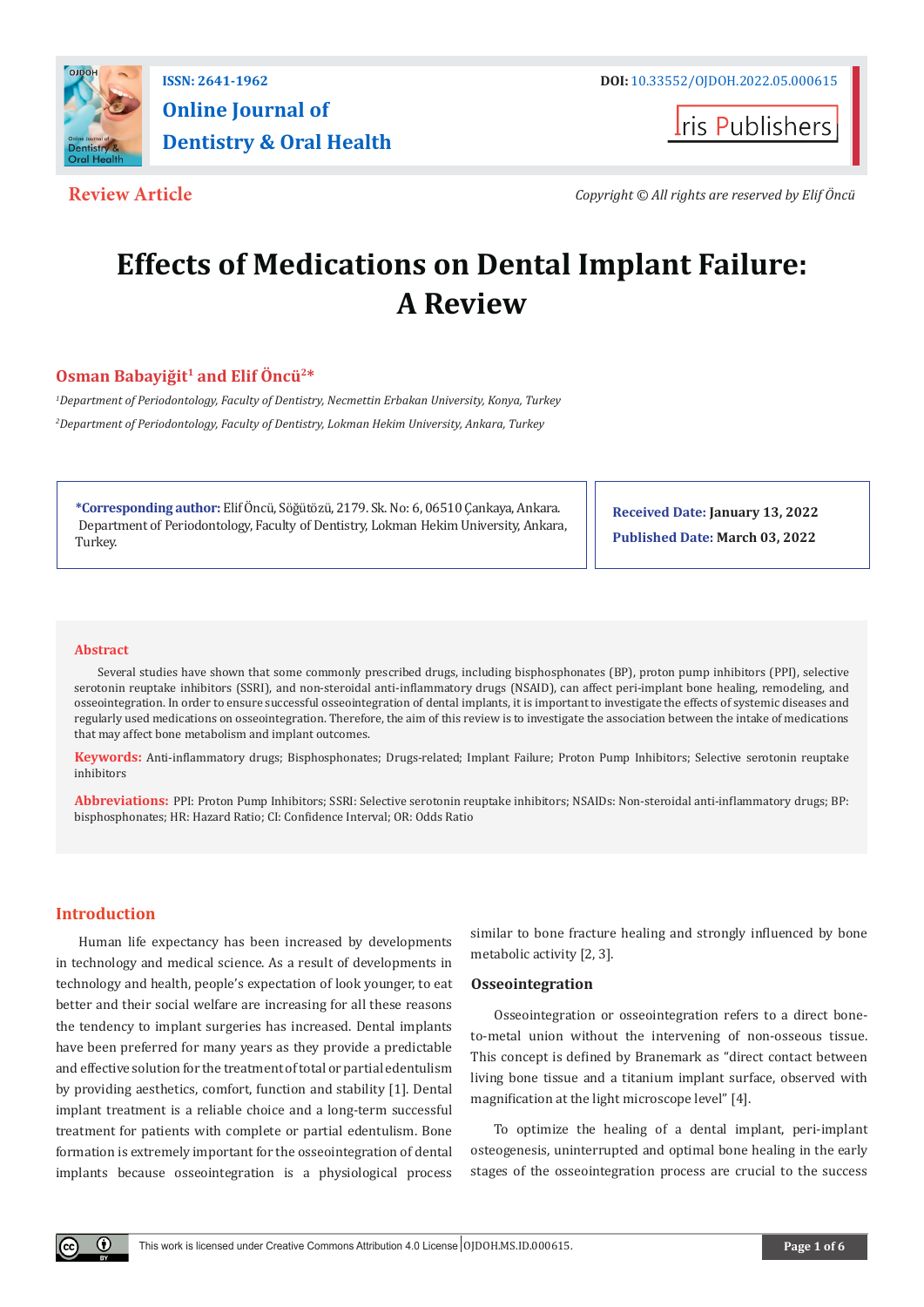of the dental implant. Many factors affecting osseointegration and peri-implant bone healing are well supported by scientific evidence. These include surgical technique, systemic health, and the quality and quantity of bone present. In particular, certain medical conditions and systemic medications can also affect the quality and quantity of bone present [5-8].

#### **Selective serotonin reuptake inhibitors**

The World Health Organization estimates that more than 350 million people worldwide suffer from depression [9]. Among the drugs commonly prescribed today are selective serotonin reuptake inhibitors (SSRIs). SSRIs are a class of drugs typically used as antidepressants in the treatment of major depressive and anxiety disorders. Selective serotonin reuptake inhibitors (SSRIs), the most commonly used drugs in the treatment of depression, have been reported to reduce bone formation and increase the risk of bone fracture.

Studies have shown that antidepressant use predicts decreased bone mineral density in women, and both depression and antidepressant use have been suggested as possible risk factors for osteoporosis in men [10, 11]. It shows that treatment with antidepressants is associated with an increased risk of failure of osseointegrated implants, especially in the case of dental implants [5, 12].

In a study by Wu et al. [13], it was shown that implant failure was increased in patients using SSRIs (hazard ratio: 6.28; 95% confidence interval: 1.25-31.61;  $p = .03$ ). In addition, it should also be considered that the higher risk of implant failures may is influenced as well by the psychological condition of the patient rather than by the intake of SSRI [13].

Chrcanovic, et al. [5] in a retrospective study reported SSRI as associated with a 12.5% implant failure rate versus 3.3% in non-users. In this study, Kaplan-Meier survival analysis showed a significantly (P<.001) lower proportion of implants survived over time in SSRI users as compared to non-users. They also noted that SSRI use was higher in older age groups and in women. However, after adjusting for confounding variables in a multivariate model, no significant association between SSRI use and implant failure was found, and the authors concluded that SSRI intake did not affect implant failure [5].

A retrospective review by Carr, et al. [14], was conducted of all patients who received at least 1 dental implant from January 1, 1995, through December 31, 2014, assessing their history of SSRI use, active SSRI use, and SSRI use during follow-up with implant failure. During the study period, 5456 patients received their first implant (median age, 53 years). The median duration of follow-up was 5.3 years (interquartile range, 2.3-10.2 years) for the 4927 patients who did not have implant failure. For the 529 patients who had implant failure, it occurred at a median of 0.5 years. After adjusting for age, sex, and era of implant, history of use of the SSRI

sertraline was associated with an increased risk of implant failure among all patients (hazard ratio [HR], 1.60; 95% CI, 1.15-2.23; p = 0.006) and among the subset of patients with a history of SSRI use (HR, 1.64; 95% CI, 1.07-2.52; p = 0.02). Active SSRI use was not significantly associated with implant failure for any of the SSRIs evaluated, whether the comparison group was all patients or SSRI users only. In this study, it shows that no significant association between SSRI use during follow-up and implant failure. In the population reviewed, a history of sertraline use was associated with a 60% greater risk of implant failure than patients with no history of sertraline use [14].

A retrospective cohort study by Altay, et al. [15] was conducted, including a total of 2055 osseointegrated dental implants in 631 patients (109 implants in 36 SSRI\users and 1946 in 595 nonusers). The odds of implant failure were 3.123 times greater for SSRI users compared with nonusers. Patients using SSRIs were found to be 3.005 times more likely to experience early implant failure than nonusers. The results of this study suggested that SSRIs may lead to increase in the rate of osseointegration failure, although not reaching statistical significance [15].

Mujawar, et al. [16] conducted a 5-year retrospective study on 352 patients of both sexes with 680 dental implants. History of depression and SSRI medication was retrieved. Patients were divided into two groups. Group I (110 patients, 230 dental implants) patients were on SSRI, while group II (242 patients, 450 dental implants) patients were non-SSRI. They found that 24% implant failure was seen in patients >50 years of age and 7.2% <50 years of age in patients on SSRIs as compared with 7.4 and 3.5% on non-SSRI group respectively. This suggests that group I had higher implant failure rate, especially in patients above 50 years of age [16].

In a retrospective study by Chandra, et al. [17] consisted of 410 patients (720 dental implants). The study consists of two groups. Group I (SSRI users) consisted of 128 patients (245 dental implants) patients, whereas Group II (non-SSRI users) was formed by 282 patients (475 dental implants). In their study, patients on SSRI showed an implant failure rate of 12% compared to healthy individuals at 5.8%. When Groups I and II were compared for different parameters such as age, sex, and smoking, it was observed that the chances of implant failure were more in Group I [17].

Overall, after evaluating the included studies it can be concluded that patients taking the SSRI group of drugs for any neurological disorders had a higher chance of implant failures due to its adverse effect on peri-implant bone remodeling and metabolism.

#### **Bisphosphonates**

Osteoporosis is a skeletal disorder characterized by reduction of the bone mass per unit of volume [18]. This condition is characterized by an increased susceptibility to bone fracture. Osteoporosis can be classified as either primary or secondary.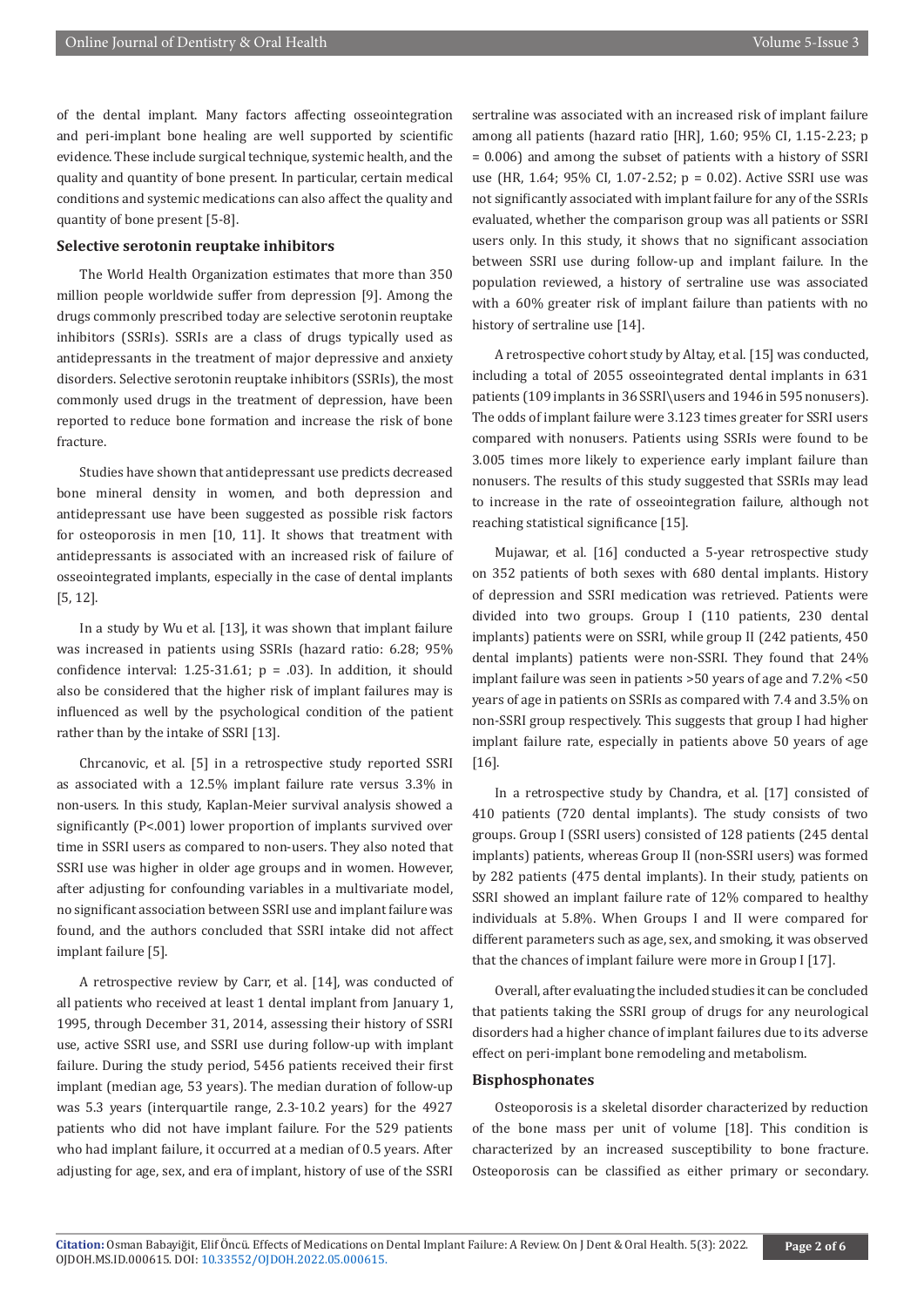Primary osteoporosis can affect both genders at all ages. It more frequently occurs after menopause in women or during late age in men. Secondary osteoporosis results from the use of medications, or from other conditions or diseases [18]. It is preventable through different modalities, including adequate calcium and vitamin D intake, physical activity, hormone replacement therapy, selective estrogen receptor modulators, and bisphosphonates [18-20].

Bisphosphonates (BP) inhibit osteoclast action and thereby bone resorption. It can be administered via oral or intravenous routes. According to the American Society of Clinical Oncology, the use of intravenous bisphosphonates for the reduction of bone pain, hypercalcemia of malignancy, and skeletal complications in patients with multiple myeloma, lung, breast and other cancers is the current standard of care [21-23]. Oral bisphosphonates are used to treat osteoporosis, Paget's disease, and osteogenesis imperfecta [24, 25].

Evidence in the literature of an association between the use of systemic bisphosphonates and osteonecrosis of the jaw (ONJ) has led to the recommendation that these patients not undergo any surgical procedure, including placement of dental implants [26, 27]. However, several reports have demonstrated successful implant placement in patients receiving BP [28-30]. The relationship between osteoporosis and dental implant failure also has been investigated by many authors [31-36].

Fugazzatto and co-workers found that a history of oral bisphosphonates for 3 years did not lead to ONJ after implant placement [28]. Similarly, in a parallel-group controlled trial involving patients who had undergone surgical placement of dental implants, Jeffcoat concluded that there was no significant difference between the incidence of ONJ among patients taking bisphosphonates and the control group [29]. Also, Grant, et al. [30] found no significant difference in treatment results between patients with and without oral bisphosphonates during implant treatment and no patients developed ONJ after implant treatment [30]. Finally, after a systematic review, Madrid and Sanz concluded that a patient receiving oral bisphosphonates for less than 5 years is "safe" to undergo dental procedures, specifically dental implants [37].

Starck and Epker [38] reported in a study that in a patient who placed 5 implants in the lower incisor region and subsequently had successful osseointegration, all 5 implants were replaced after 5 months of oral etidronate disodium for osteoporosis [38]. Wang, et al. [39] reported the development of bisphosphonate-induced ONJ in a patient who had been taking oral bisphosphonates for more than 10 years [39].

In an animal study conducted by Yu, et al. [40] on 21 rabbit models, it was observed that zoledronic acid may have a negative effect on the osseointegration of the dental implant in the short term, but this effect tends to decrease in the long term [40]. A case

report published by Rawal, et al. [41] described a patient who underwent long-term oral BP therapy with spontaneous exfoliation of implant-supported bone for osteonecrosis [41].

In conclusion, there is insufficient data in the literature to recommend that implant placement should be avoided in patients receiving bisphosphonates. However, dentists should be aware of the risk of implant treatment in patients receiving oral or intravenous bisphosphonate therapy.

#### **Proton Pump Inhibitors**

Proton pump inhibitors are effective in both the prevention and treatment of conditions such as peptic ulcer, gastroesophageal reflux disease, dyspepsia, helicobacter pylori infections, eosinophilic esophagitis, gastrinomas, and stress gastritis. Chemicals such as Omeprazole, Lansoprazole, Pantoprazole, Dexlansoprazole, Esomeprazole, Rabeprazole, which are widely prescribed worldwide, are from this drug group, and their use has increased considerably, especially in recent years and in elderly individuals. Millions of people use PPIs continuously or long-term [42, 43].

PPIs suppress stomach acidity by inhibiting the functions of the proton pump (H+/K+ATPase), which can also be found in bones. Proton pump inhibition of osteoclasts can reduce their activity. Therefore, the relationship between PPI administration and bone metabolism has been accepted by the US Food and Drug Administration (FDA), and it is reported that PPIs reduce bone mineral density (BMD) by affecting calcium homeostasis and impairing calcium absorption. In addition, several observational studies have shown an association between PPI use and a higher risk of bone loss and bone fractures [44-46].

Despite the known adverse effects of PPIs on the skeleton, few studies have investigated the effect of these drugs in many important clinical situations involving bone, including osseointegrated dental implants [47-49].

Wu, et al. [50] conducted a study on the risks of PPI use to implant osseointegration. This retrospective cohort study included a total of 1,773 osseointegrated dental implants in 799 patients (133 implants in 58 PPIs users and 1,640 in 741 non-users). The failure rates were 6.8% for people using PPIs compared to 3.2% for non-users. Subjects using PPIs had a higher risk of dental implant failure (HR = 2.73; 95% CI = 1.10–6.78) compared to those who did not use the drugs [50].

In a retrospective study by Ursomanno, et al. [47], a total of 1,480 implants from 635 patients were used. Mean crestal bone loss of 1.60 mm was noted at implants from PPI patients, in contrast to 1.01 mm of crestal implant bone loss at implants from the non-PPI group (group difference =  $0.59$ mm,  $58.40\%$  increase, P = .024, CI  $[95\%] = 0.08$  to 1.09 mm). Greater crestal implant bone loss was associated with patients with a history of PPI medication use [47].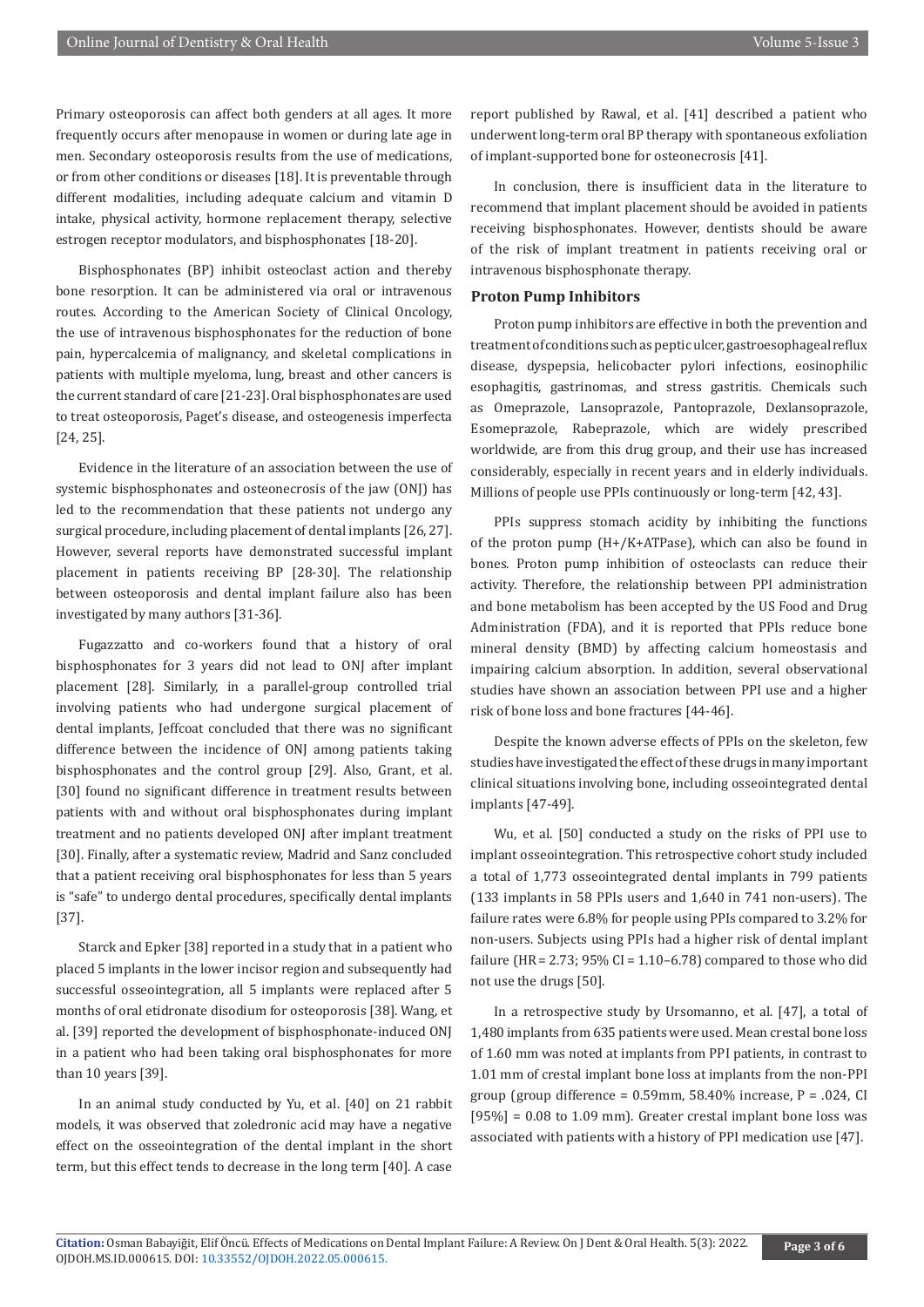A retrospective cohort study by Altay, et al. [48] involving 1,918 dental implants in 592 patients (69 implants in 24 PPI users and 1,849 implants in 568 nonusers, respectively) was conducted. The odds of implant failure were 4.60 times greater among PPI users versus nonusers. Dental implants that were placed in patients using PPIs were found to be 4.30 times more likely to fail prior to loading [48].

In a study by Charcovic, et al. [51], a total of 3,559 implants were placed in 999 patients, with 178 implants were reported as failures. The implant failure rates were 12.0% (30/250) for PPI users and 4.5% (148/3,309) for nonusers. The intake of PPIs was shown to have a statistically significant negative effect for implant survival rate (HR 2.811; 95% CI: 1.139 to 6.937; P = .025) [51].

A retrospective cohort study by Rogoszinski, et al. [49] contained 933 implants placed in 284 patients. A total of 323 (32.6%) implants were placed in patients with ongoing PPI use. The use of PPI was observed to be insignificant after controlling for confounding factors and was not an independent predictor of implant failure (odds ratio [OR], 0.801; 95% confidence interval [CI],  $0.56 - 1.15$ ; P = .24) or peri-implantitis (OR,  $0.801$ ; 95% CI, 0.56-1.15;  $P = .24$ ) [49].

Based on the included retrospective studies, there seems to be an association between PPI and implant failure and theoretically may influence the success of a dental implant.

#### **Non-steroidal anti-inflammatory drugs (NSAIDs)**

NSAIDs exert their effects through inhibition of the cyclooxygenase (COX) enzyme, therefore they interfere with the synthesis of prostaglandins (PG) and thromboxanes; PGs and thromboxanes are inflammatory mediators responsible for pain [52].

Specifically, NSAIDs prevent the conversion of arachidonic acid to prostaglandin. Prostaglandins play an important role in normal bone healing, osteoclastic activity, bone formation and angiogenesis [53]. However, conflicting information on the effect of these drugs on bone remodeling has been reported. For instance, several studies show that healing of bony fractures is delayed when NSAIDs are used [54, 55].

Altered PG levels as a result of COX inhibition may have an adverse effect on the role of PG in bone tissue, potentially causing a shift in progenitor cell movement towards bone resorption [56]. Marquez-Lara et al. highlighted the large variability regarding the effect of NSAIDs on bone healing and highlighted the lack of consensus on the effect of NSAIDs following orthopedic procedures [57].

The largest and long-term study analyzing failing osseointegration of 197 implants revealed that patients using NSAIDs peri-operatively experienced 44% implant failure, while 38% implant failure rate was occurred in patients, who did not take

NSAID peri-operatively. Moreover, the NSAIDs cohort experienced 3.2 times more cases of radiographic bone loss >30% of the overall height and 1.9 times more cases of cluster failures [58]. Accordingly, it might be speculated that the intake of peri-operative NSAIDs may inhibit the inflammatory bone metabolism, especially in vulnerable populations while having minimal clinical effect in healthy patient populations [58].

In an animal study by Cai, et al. [59] in rabbits, a 7-day regimen of appropriate doses of diclofenac sodium and parecoxib did not adversely affect osseointegration of dental implants and bone healing in calvaria, neither short nor long term (12 weeks) [59].

Ribeiro and co-workers reported a negative effect of meloxicam on the osseointegration of titanium implants in rats. They showed a reduction in the degree of bone-to-implant contact within both cortical and cancellous bone [60]. Meloxicam also negatively affects bone area and bone density when administered subcutaneously to male rats [61].

Alissa et al. (2009) conducted a double-blinded randomised control trial with (human) patients receiving NSAIDs (ibuprofen) and placebos post implant placement for a 1 week duration [62]. The implants were submerged and undistributed for a three-to-sixmonth duration following which they were loaded with a prosthesis. This study radiographically measured marginal bone levels at 3 and 6 months (with respect to baseline at 2 weeks) and did not find any significant differences [62, 63].

A similar non-randomised study was conducted by Sakka and Hanuneh [64] whereby patients were allocated to a NSAID (Ibuprofen) or non-NSAID group. Similarly, NSAID use were continued for 1 week [64]. Their study was similar to Alissa, et al. [62] where marginal bone levels were compared and no significant differences found at three-monthly and six-monthly intervals [62- 64].

In conclusion, this review shows that there is insufficient evidence to draw conclusions about the effect of NSAIDs on dental implant osseointegration and bone healing due to the lack of consensus in the literature.

#### **Conclusion**

Based on the results from the present review, it was shown that proton pump inhibitors and selective serotonin reuptake inhibitors may be associated with implant failure. Due to the lack of consensus in the literature, there is insufficient evidence to draw conclusions about the effect of NSAIDs on dental implant osseointegration and bone healing and that implant placement should be avoided in patients receiving bisphosphonates. Therefore, the effect of these drugs as risk factors should be further investigated in future studies for implant outcomes.

#### **Acknowledgment**

None.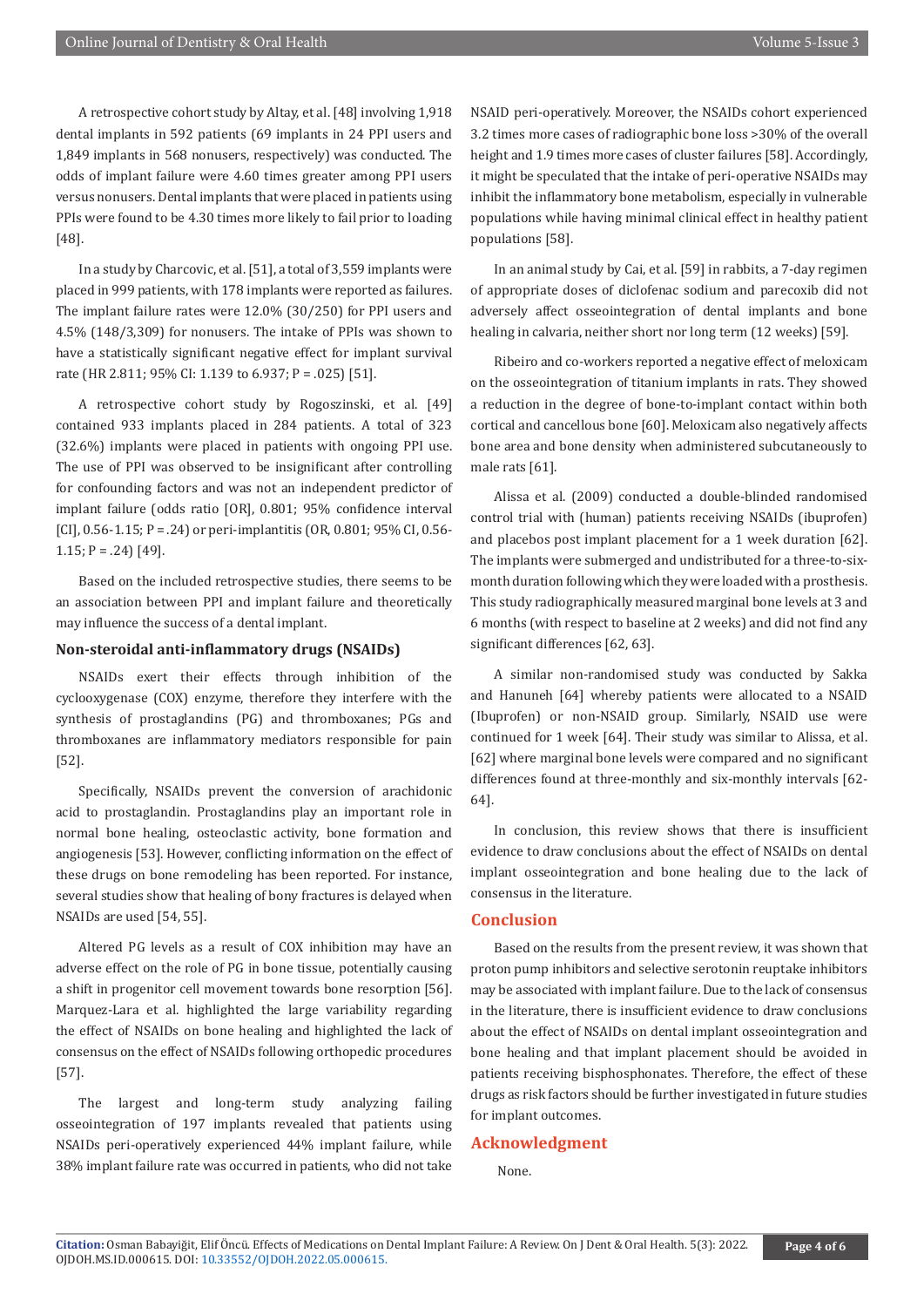#### **Conflict of Interest**

No Conflict of Interest.

#### **References**

- 1. Misch CE, Resnik R (2017) Misch's Avoiding Complications in Oral Implantology-E-Book. Elsevier Health Sciences.
- 2. [Esposito M, Hirsch JM, Lekholm U, Thomsen P \(1998\) Biological factors](https://pubmed.ncbi.nlm.nih.gov/9527353/) [contributing to failures of osseointegrated oral implants. \(I\). Success cri](https://pubmed.ncbi.nlm.nih.gov/9527353/)[teria and epidemiology. Eur J Oral Sci 106: 527-551.](https://pubmed.ncbi.nlm.nih.gov/9527353/)
- 3. [Puleo D, Nanci A \(1999\) Understanding and controlling the bone-im](https://pubmed.ncbi.nlm.nih.gov/10614937/)[plant interface. Biomaterials 20: 2311-2321.](https://pubmed.ncbi.nlm.nih.gov/10614937/)
- 4. [Branemark PI \(1977\) Osseointegrated implants in the treatment of the](https://pubmed.ncbi.nlm.nih.gov/356184/) [edentulous jaw. Experience from a 10-year period. Scand J Plast Recon](https://pubmed.ncbi.nlm.nih.gov/356184/)[str Surg Suppl 16: 1-132.](https://pubmed.ncbi.nlm.nih.gov/356184/)
- 5. [Chrcanovic B, Kisch J, Albrektsson T, Wennerberg A \(2017\) Is the intake](https://pubmed.ncbi.nlm.nih.gov/28222946/) [of selective serotonin reuptake inhibitors associated with an increased](https://pubmed.ncbi.nlm.nih.gov/28222946/) [risk of dental implant failure? Int J Oral Maxillofac Surg 46: 782-788.](https://pubmed.ncbi.nlm.nih.gov/28222946/)
- 6. [Luo JD, Miller C, Jirjis T, Nasir M, Sharma D \(2018\) The effect of non-ste](https://pubmed.ncbi.nlm.nih.gov/30298361/)[roidal anti-inflammatory drugs on the osteogenic activity in osseointe](https://pubmed.ncbi.nlm.nih.gov/30298361/)[gration: a systematic review. Int J Implant Dent 4: 1-12.](https://pubmed.ncbi.nlm.nih.gov/30298361/)
- 7. [Fu JH, Bashutski JD, Al-Hezaimi K, Wang HL \(2012\) Statins, glucocor](https://pubmed.ncbi.nlm.nih.gov/22968569/)[ticoids, and nonsteroidal anti-inflammatory drugs: their influence on](https://pubmed.ncbi.nlm.nih.gov/22968569/) [implant healing. Implant Dent 21: 362-367.](https://pubmed.ncbi.nlm.nih.gov/22968569/)
- 8. [Costa Rodrigues J, Reis S, Teixeira S, Lopes S, Fernandes MH \(2013\)](https://pubmed.ncbi.nlm.nih.gov/23937530/) [Dose‐dependent inhibitory effects of proton pump inhibitors on human](https://pubmed.ncbi.nlm.nih.gov/23937530/) [osteoclastic and osteoblastic cell activity. FEBS j 280: 5052-5064.](https://pubmed.ncbi.nlm.nih.gov/23937530/)
- 9. [Krishnan V, Nestler EJ \(2008\) The molecular neurobiology of depres](https://pubmed.ncbi.nlm.nih.gov/18923511/)[sion. Nature 455: 894-902.](https://pubmed.ncbi.nlm.nih.gov/18923511/)
- 10. [Mezuk B, Eaton WW, Golden SH, Wand G, Lee HB \(2008\) Depression, an](https://pubmed.ncbi.nlm.nih.gov/19126857/)[tidepressants, and bone mineral density in a population-based cohort. J](https://pubmed.ncbi.nlm.nih.gov/19126857/) [Gerontol A Biol Sci Med Sci 63: 1410-1415.](https://pubmed.ncbi.nlm.nih.gov/19126857/)
- 11. [Rauma P, Pasco J, Berk M, Stuart A, Koivumaa-Honkanen H, et al. \(2015\)](https://pubmed.ncbi.nlm.nih.gov/26032210/) [The association between major depressive disorder, use of antidepres](https://pubmed.ncbi.nlm.nih.gov/26032210/)[sants and bone mineral density \(BMD\) in men. J Musculoskelet Neuronal](https://pubmed.ncbi.nlm.nih.gov/26032210/) [Interact 15: 177-185.](https://pubmed.ncbi.nlm.nih.gov/26032210/)
- 12. [Alsaadi G, Quirynen M, Komárek A, Van Steenberghe D \(2007\) Impact of](https://pubmed.ncbi.nlm.nih.gov/17433044/) [local and systemic factors on the incidence of oral implant failures, up to](https://pubmed.ncbi.nlm.nih.gov/17433044/) [abutment connection. J Clin Periodontol 34: 610-617.](https://pubmed.ncbi.nlm.nih.gov/17433044/)
- 13. [Wu X, Al-Abedalla K, Rastikerdar E, Abi Nader S, Daniel N, et al. \(2014\)](https://pubmed.ncbi.nlm.nih.gov/25186831/) [Selective serotonin reuptake inhibitors and the risk of osseointegrated](https://pubmed.ncbi.nlm.nih.gov/25186831/) [implant failure: a cohort study. J Dent Res 93: 1054-1061.](https://pubmed.ncbi.nlm.nih.gov/25186831/)
- 14. [Carr AB, Gonzalez RLV, Jia L, Lohse CM \(2019\) Relationship between se](https://pubmed.ncbi.nlm.nih.gov/30637850/)[lective serotonin reuptake inhibitors and risk of dental implant failure. J](https://pubmed.ncbi.nlm.nih.gov/30637850/) [Prosthodont 28: 252-257.](https://pubmed.ncbi.nlm.nih.gov/30637850/)
- 15. [Altay MA, Sindel A, Özalp Ö, Yildirimyan N, Kader D, et al. \(2018\) Does](https://pubmed.ncbi.nlm.nih.gov/29517407/) [the intake of selective serotonin reuptake inhibitors negatively affect](https://pubmed.ncbi.nlm.nih.gov/29517407/) [dental implant osseointegration? A retrospective study. J Oral Implantol](https://pubmed.ncbi.nlm.nih.gov/29517407/) [44: 260-265.](https://pubmed.ncbi.nlm.nih.gov/29517407/)
- 16. Mujawar K, Dhillon K, Jadhav P, Das I, Singla YK (2018) Prognostic Implication of Selective Serotonin Reuptake Inhibitors in Osseointegration of Dental Implants: A 5-year Retrospective Study. The journal of contemporary dental practice 19:842-846.
- 17. [Chandra P, Roy S, Kumari A, Agarwal R, Singh A, et al. \(2021\) Role of](https://pubmed.ncbi.nlm.nih.gov/34447051/) [selective serotonin reuptake inhibitors in prognosis dental implants: A](https://pubmed.ncbi.nlm.nih.gov/34447051/) [retrospective study. J Pharm Bioallied Sci 13: 92-96.](https://pubmed.ncbi.nlm.nih.gov/34447051/)
- 18. NIH C (2000) Osteoporosis prevention, diagnosis, and therapy. NIH consensus statement 17: 1-45.
- 19. Dervis E (2005) Oral implications of osteoporosis. Oral surgery, oral medicine, oral pathology, oral radiology, and endodontology 100: 349- 356.
- 20. [Jeffcoat M \(2005\) The association between osteoporosis and oral bone](https://pubmed.ncbi.nlm.nih.gov/16277585/)  [loss. J Periodontol 76: 2125-2132.](https://pubmed.ncbi.nlm.nih.gov/16277585/)
- 21. [Ruggiero SL, Mehrotra B, Rosenberg TJ, Engroff SL \(2004\) Osteonecrosis](https://pubmed.ncbi.nlm.nih.gov/15122554/)  [of the jaws associated with the use of bisphosphonates: a review of 63](https://pubmed.ncbi.nlm.nih.gov/15122554/)  [cases. J Oral Maxillofac Surg 62: 527-534.](https://pubmed.ncbi.nlm.nih.gov/15122554/)
- 22. [Hillner BE, Ingle JN, Berenson JR, Janjan NA, Albain KS, et al. \(2000\)](https://pubmed.ncbi.nlm.nih.gov/10715310/)  [American Society of Clinical Oncology guideline on the role of bisphos](https://pubmed.ncbi.nlm.nih.gov/10715310/)[phonates in breast cancer. J Clin Oncol 18: 1378-1391.](https://pubmed.ncbi.nlm.nih.gov/10715310/)
- 23. Berenson JR, Hillner BE, Kyle RA, Anderson K, Lipton A, et al. (2002) American Society of Clinical Oncology clinical practice guidelines: the role of bisphosphonates in multiple myeloma. Journal of Clinical Oncology 20: 3719-3736.
- 24. [Glorieux FH, Bishop NJ, Plotkin H, Chabot G, Lanoue G, et al. \(1998\) Cy](https://pubmed.ncbi.nlm.nih.gov/9753709/)[clic administration of pamidronate in children with severe osteogenesis](https://pubmed.ncbi.nlm.nih.gov/9753709/)  [imperfecta. N Engl J Med 339: 947-952.](https://pubmed.ncbi.nlm.nih.gov/9753709/)
- 25. Marx RE (2007) Oral and intravenous bisphosphonate-induced osteonecrosis of the jaws. Chicago, Ill, USA: Quintessence.
- 26. Marx RE, Sawatari Y, Fortin M, Broumand V (2005) Bisphosphonate-induced exposed bone (osteonecrosis/osteopetrosis) of the jaws: risk factors, recognition, prevention, and treatment. Journal of oral and maxillofacial surgery 63: 1567-1575.
- 27. [Scully C, Madrid C, Bagan J \(2006\) Dental endosseous implants in pa](https://pubmed.ncbi.nlm.nih.gov/16966893/)[tients on bisphosphonate therapy. Implant dent 15: 212-218.](https://pubmed.ncbi.nlm.nih.gov/16966893/)
- 28. [Fugazzotto PA, Lightfoot WS, Jaffin R, Kumar A \(2007\) Implant place](https://pubmed.ncbi.nlm.nih.gov/17760533/)[ment with or without simultaneous tooth extraction in patients taking](https://pubmed.ncbi.nlm.nih.gov/17760533/)  [oral bisphosphonates: postoperative healing, early follow‐up, and the](https://pubmed.ncbi.nlm.nih.gov/17760533/)  [incidence of complications in two private practices. J Periodontol 78:](https://pubmed.ncbi.nlm.nih.gov/17760533/)  [1664-1669.](https://pubmed.ncbi.nlm.nih.gov/17760533/)
- 29. [Jeffcoat MK \(2006\) Safety of oral bisphosphonates: controlled studies on](https://pubmed.ncbi.nlm.nih.gov/16796276/)  [alveolar bone. Int J Oral Maxillofac Implants 21: 349-353.](https://pubmed.ncbi.nlm.nih.gov/16796276/)
- 30. [Grant BT, Amenedo C, Freeman K, Kraut RA \(2008\) Outcomes of placing](https://pubmed.ncbi.nlm.nih.gov/18201600/)  [dental implants in patients taking oral bisphosphonates: a review of 115](https://pubmed.ncbi.nlm.nih.gov/18201600/)  [cases. J Oral Maxillofac Surg 66: 223-230.](https://pubmed.ncbi.nlm.nih.gov/18201600/)
- 31. [Van Steenberghe D, Jacobs R, Desnyder M, Maffei G, Quirynen M \(2002\)](https://pubmed.ncbi.nlm.nih.gov/12519336/)  [The relative impact of local and endogenous patient‐related factors on](https://pubmed.ncbi.nlm.nih.gov/12519336/)  [implant failure up to the abutment stage. Clin Oral Implants Res 13: 617-](https://pubmed.ncbi.nlm.nih.gov/12519336/) [622.](https://pubmed.ncbi.nlm.nih.gov/12519336/)
- 32. [Becker W, Hujoel PP, Becker BE, Willingham H \(2000\) Osteoporosis and](https://pubmed.ncbi.nlm.nih.gov/10807128/)  [implant failure: an exploratory case‐control study. J Periodontol 71: 625-](https://pubmed.ncbi.nlm.nih.gov/10807128/) [631.](https://pubmed.ncbi.nlm.nih.gov/10807128/)
- 33. [Moy PK, Medina D, Shetty V, Aghaloo TL \(2005\) Dental implant failure](https://pubmed.ncbi.nlm.nih.gov/16161741/)  [rates and associated risk factors. Int J Oral Maxillofac Implants 20: 569-](https://pubmed.ncbi.nlm.nih.gov/16161741/) [577.](https://pubmed.ncbi.nlm.nih.gov/16161741/)
- 34. Degidi M, Piattelli A (2003) Immediately Loaded Bar‐Connected Implants with an Anodized Surface Inserted in the Anterior Mandible in a Patient Treated with Diphosphonates for Osteoporosis: A Case Report with a 12‐Month Follow‐Up. Clinical implant dentistry and related research 5: 269-272.
- 35. [Minsk L, Polson A \(1998\) Dental implant outcomes in postmenopausal](https://pubmed.ncbi.nlm.nih.gov/9852799/)  [women undergoing hormone replacement. Compend Contin Educ Dent](https://pubmed.ncbi.nlm.nih.gov/9852799/)  [19: 859-862, 864; quiz 866.](https://pubmed.ncbi.nlm.nih.gov/9852799/)
- 36. [Eder A, Watzek G \(1999\) Treatment of a patient with severe osteoporo](https://pubmed.ncbi.nlm.nih.gov/10453676/)[sis and chronic polyarthritis with fixed implant-supported prosthesis: a](https://pubmed.ncbi.nlm.nih.gov/10453676/)  [case report. Int J Oral Maxillofac Implants 14: 587-590.](https://pubmed.ncbi.nlm.nih.gov/10453676/)
- 37. [Madrid C, Sanz M \(2009\) What impact do systemically administrated bi](https://pubmed.ncbi.nlm.nih.gov/19663954/)[sphosphonates have on oral implant therapy? A systematic review. Clin](https://pubmed.ncbi.nlm.nih.gov/19663954/)  [Oral Implants Res 20: 87-95.](https://pubmed.ncbi.nlm.nih.gov/19663954/)
- 38. [Starck WJ, Epker BN \(1995\) Failure of osseointegrated dental implants](https://pubmed.ncbi.nlm.nih.gov/7615320/)  [after diphosphonate therapy for osteoporosis: a case report. Int J Oral](https://pubmed.ncbi.nlm.nih.gov/7615320/)  [Maxillofac Implants 10: 74-78.](https://pubmed.ncbi.nlm.nih.gov/7615320/)
- 39. [Wang HL, Weber D, McCauley LK \(2007\) Effect of long‐term oral bis](https://pubmed.ncbi.nlm.nih.gov/17335384/)[phosphonates on implant wound healing: Literature review and a case](https://pubmed.ncbi.nlm.nih.gov/17335384/)  [report. J Periodontol 78: 584-594.](https://pubmed.ncbi.nlm.nih.gov/17335384/)